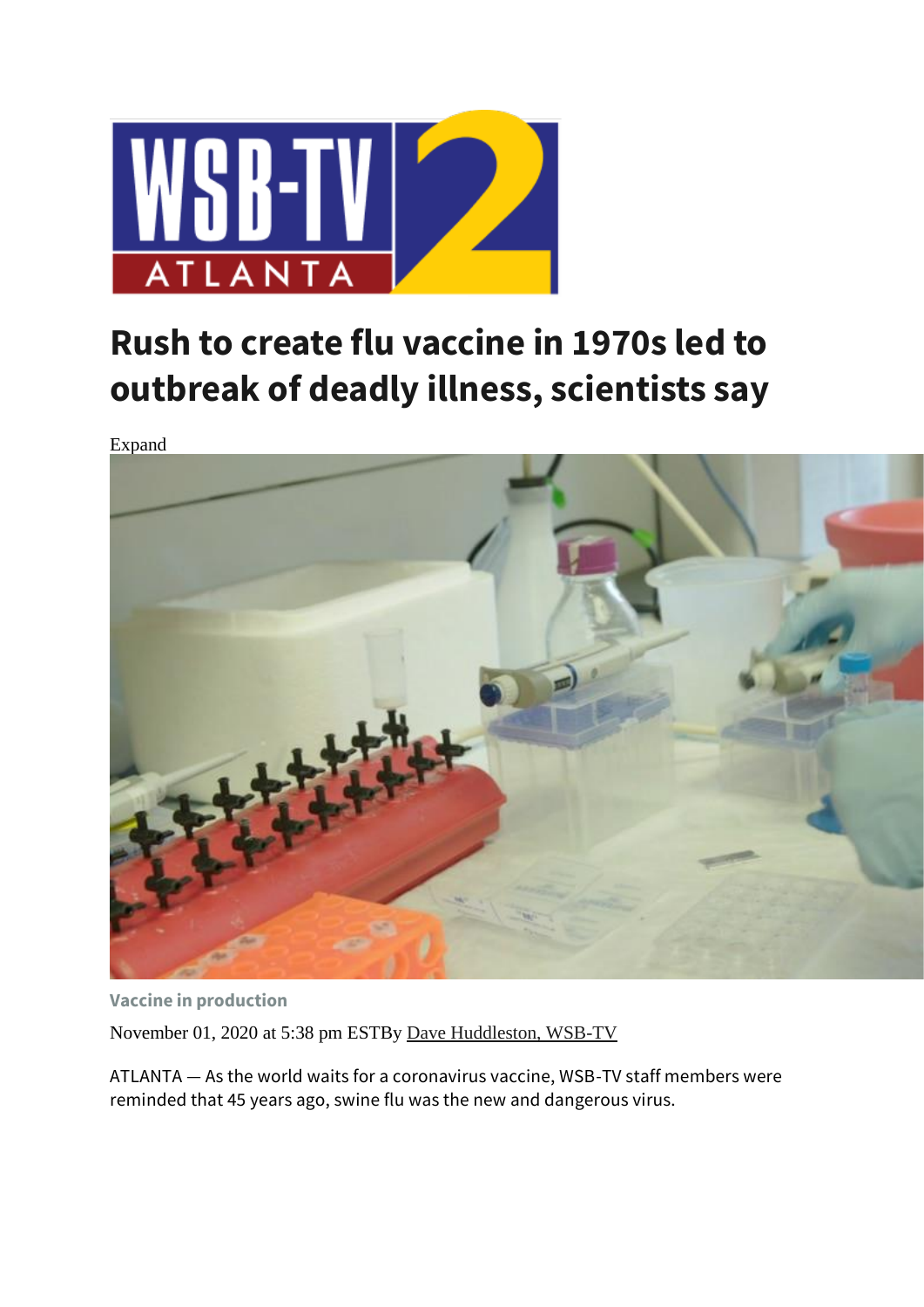**Channel 2′s Dave Huddleston** spoke with historians and doctors about how the fear of the virus led to disaster, and to the lingering consequences of government distrust and vaccine hesitancy.

In 1976, an outbreak of swine flu at Fort Dix, N.J., sickened five and killed one soldier. Scientists worried that 50 to 60 million Americans would be infected and immediately started planning for a pandemic.

"The fear of course, was that what we were going to get was a repeat of the great pandemic of 1918," explained Dr. Brian Allen Drake, a history professor at the University of Georgia.

In 1918, about 675,000 Americans died from the Spanish flu, according to estimates by the [Centers for Disease Control and Prevention.](https://www.cdc.gov/flu/pandemic-resources/1918-pandemic-h1n1.html#:~:text=The%20number%20of%20deaths%20was,occurring%20in%20the%20United%20States.)

In 1976, Drake said, national leaders wanted to save lives.

"There was an effort to inoculate essentially as many people in the country as possible to prevent that."

In six months, scientists had developed a vaccine. President Gerald Ford wanted everyone in America to get a flu shot to protect against the virus, according to [Discover](https://www.discovermagazine.com/health/the-public-health-legacy-of-the-1976-swine-flu-outbreak#.WJDt3vkrKCh) [Magazine.](https://www.discovermagazine.com/health/the-public-health-legacy-of-the-1976-swine-flu-outbreak#.WJDt3vkrKCh)

More than 20 years after the swine flu scare, Dr. Glen Nowak was the CDC's National Immunization Program Communications Director. Nowak said that the agency learned from the events of 1976.

"Influenza is really unpredictable," he said. "You can make a decision to ramp everything up and be prepared and try to prevent a lot of harm," he said, "or you can wait and see what happens."

The Ford administration chose to ramp up, but the prediction that 50 million Americans would be sickened by swine flu never came to fruition.

"You just don't know if that strain is going to be one that's going to cause a lot of illness, or it's going to be one where it really doesn't go beyond one or two people," explained Nowak.

But of the 45 million people who were vaccinated, 450 developed Guillain-Barré syndrome -- a disorder that can cause muscle weakness, paralysis or even death.

"It wasn't picked up in the clinical trials," said Nowak. "And it wasn't detected until millions of people were vaccinated because it was a one-in-100,000 event. You needed probably 10, 20, 30 people to experience Guillain-Barré syndrome before the light bulb went off, and you said, 'Wow, this may really be related to the vaccine.'"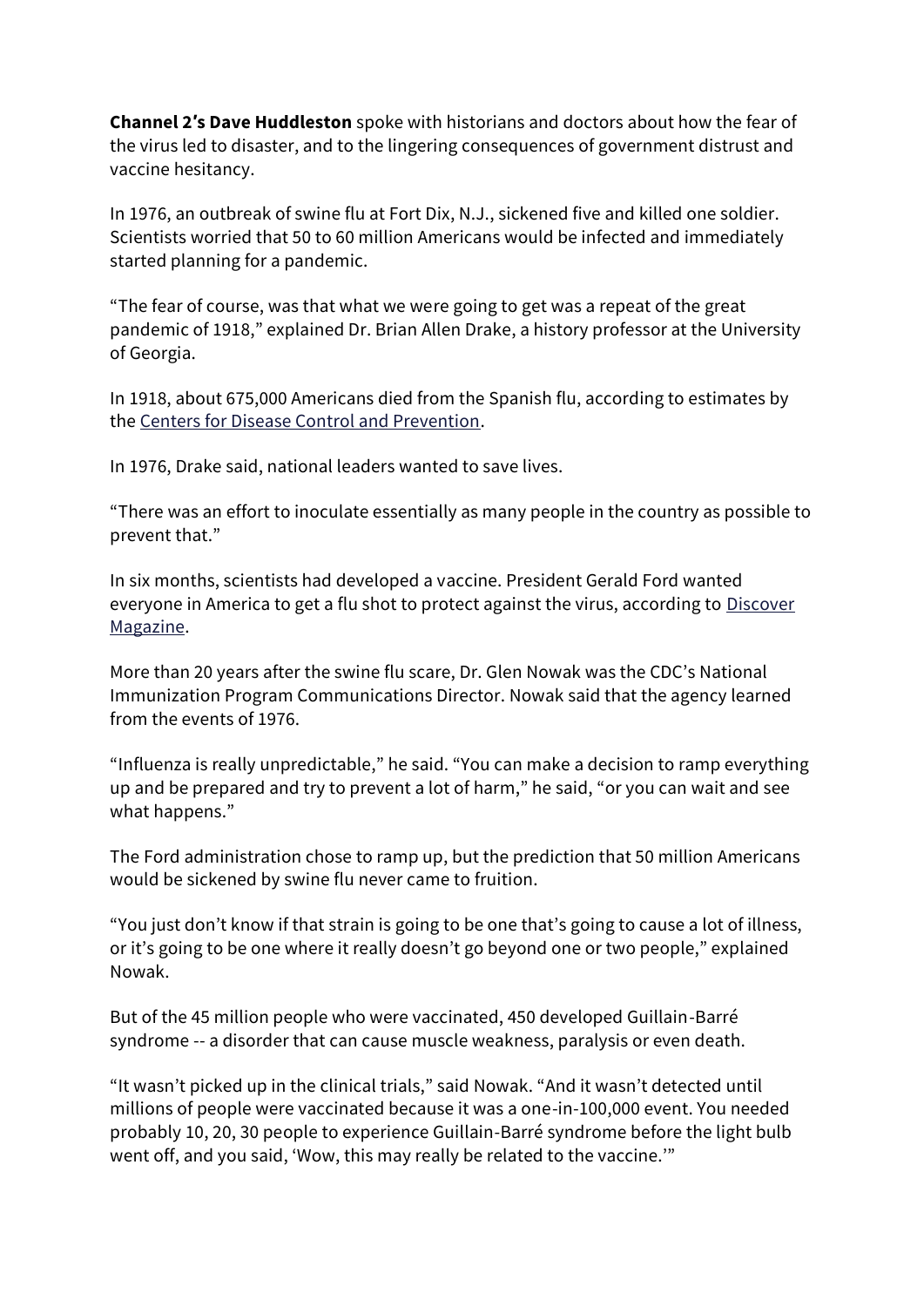## **CONSEQUENCES TODAY**

Huddleston dug through newspaper archives and found articles in which people feared getting a flu shot during the fall of the following year.

"I am terrified about getting a flu shot after all the troubles it caused last year," wrote Martha W. on Sept. 26, 1977.

"A lot of politicians, columnists and members of the scientific community are criticizing the whole program as having been stupid and even dangerous," wrote Dorothy R. in March. "I am wondering now whether all vaccinations are really safe and effective."

Dr. Danny Branstetter, medical director of Infection Prevention at Wellstar Health System, said he still sees some of the same fears in 2020.

"Just about every day, I will hear someone, even health professionals, question flu vaccinations," he said. "There are some people that I just can't move, that no matter what data I show them, no matter what topics I try to discuss around vaccines, I can't move them off their fear."

Branstetter emphasized that vaccine developments and safety have evolved significantly since 1976.

"We've progressed quite a bit in how we have protected people, but also in the efficiency with which we can make those," he explained.

"It's more likely you're going to have complications from the disease we're trying to prevent, than from the actual vaccine."

Medical doctors and public health experts are urging Americans to get flu shots this year to prevent a twindemic.

## **LESSONS LEARNED**

"The number one take-away is, you have to be cautious when you're interpreting or deciding what to do in response to the discovery of a new virus," said Nowak. "And you have to tell people about the reasons you're being cautious."

Dr. Nowak said 1976 also illustrated that when politics become involved with science, managing public health becomes difficult.

Because President Ford was aiming for reelection in 1976, some question if the mass vaccination campaign was politically motivated, according to [Discover Magazine.](https://www.discovermagazine.com/health/the-public-health-legacy-of-the-1976-swine-flu-outbreak#.WJDt3vkrKCh)

"In 1976, I think what happened was they were beginning to realize the scientific and public health level that what they imagined was going to happen didn't appear to be happening," explained Nowak.